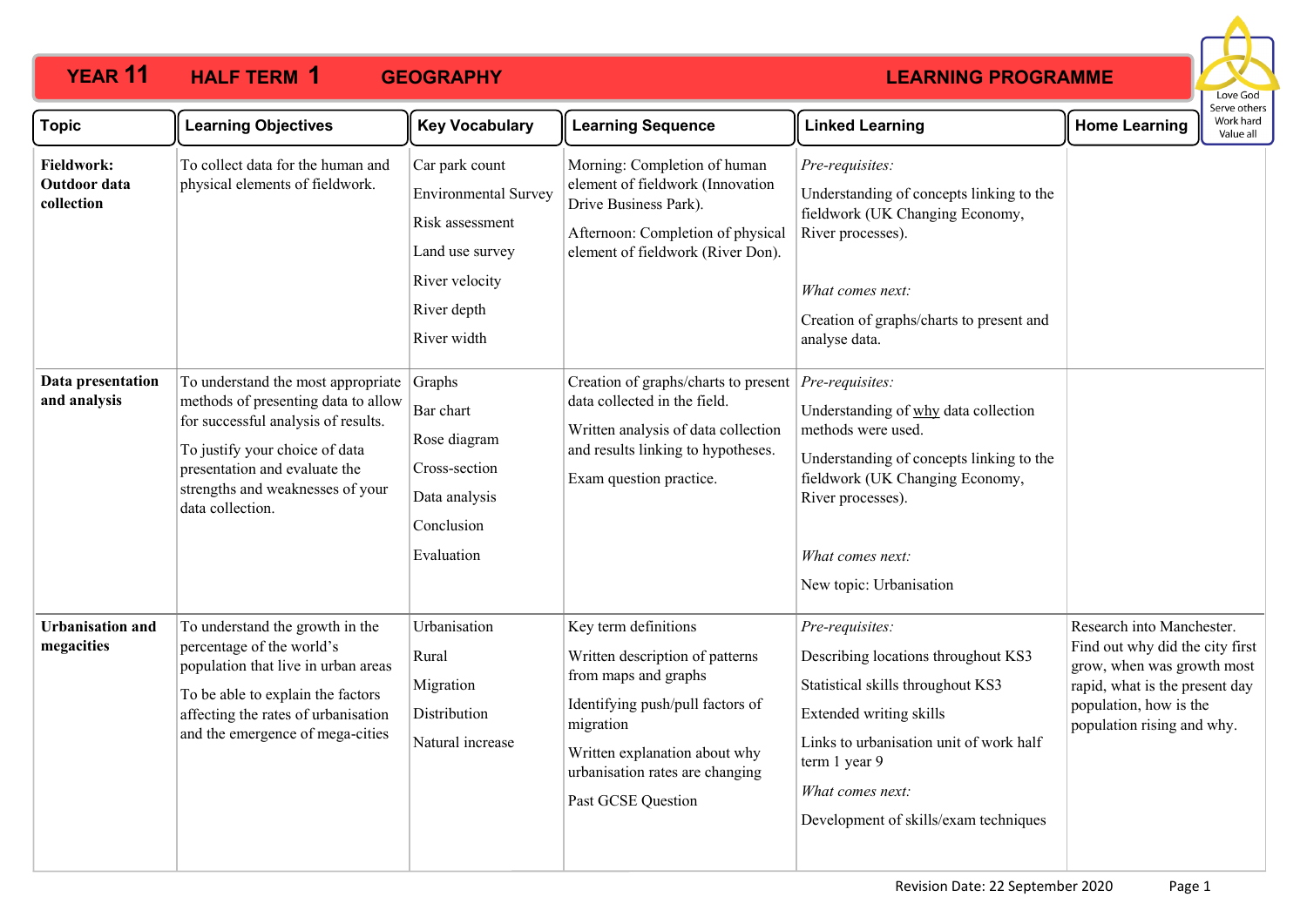

| <b>Topic</b>                                           | <b>Learning Objectives</b>                                                                                                                                     | <b>Key Vocabulary</b>                                                                                                   | <b>Learning Sequence</b>                                                                                                                                                                                                                                                                | <b>Linked Learning</b>                                                                                                                                                                                                                                                                                           | <b>Home Learning</b>                                                                                                                                                                                                                                                              | Work hard<br>Value all |
|--------------------------------------------------------|----------------------------------------------------------------------------------------------------------------------------------------------------------------|-------------------------------------------------------------------------------------------------------------------------|-----------------------------------------------------------------------------------------------------------------------------------------------------------------------------------------------------------------------------------------------------------------------------------------|------------------------------------------------------------------------------------------------------------------------------------------------------------------------------------------------------------------------------------------------------------------------------------------------------------------|-----------------------------------------------------------------------------------------------------------------------------------------------------------------------------------------------------------------------------------------------------------------------------------|------------------------|
| Case study of a<br>major city-Rio de<br><b>Janeiro</b> | To understand a range of<br>opportunities and challenges in Rio<br>de Janeiro an NEE and be able to<br>classify these as social, economic<br>and environmental | Squatter<br>Gross Domestic<br>Product<br>Inequalities<br>Infrastructure<br>Formal economy<br>Unemployment<br>Congestion | Written descriptions of what Rio is<br>like<br>Identifying social, economic and<br>environmental problems and<br>evaluating solutions for them<br>To evaluate the challenges and<br>solutions to the growth of favelas in<br>Rio.<br><b>GCSE</b> Qusetions                              | Pre-requisites:<br>Describing locations throughout KS3<br>Statistical skills throughout KS3<br>Extended writing skills<br>Links to urbanisation and population unit<br>of work half term 1 year 9 and The<br>Development Gap unit year 10 half term<br>What comes next:<br>Development of skills/exam techniques | Investigate what functions<br>Rio de Janeiro has kept since<br>losing its status as the capital<br>of Brazil.<br>Write a speech agreeing or<br>disagreeing with the<br>statement: Rio's hosting of<br>the Olympic Games in 2016<br>proved beneficial to the city's<br>environment |                        |
| A case study of a<br>major city in the<br>UK-London    | To understand that urban change in Ethnic<br>cities in the UK leads to a variety<br>of social, economic and<br>environmental opportunities and<br>challenges   | Population<br>Cultural mix<br>Regeneration<br>Transport<br>Urban greening<br>Inequality<br>Green belt                   | Use of choropleth to describe<br>population density<br>Written description of factors<br>affecting population of London.<br>Evaluation of the social, economic<br>and environmental opportunities of<br>living in London.<br>Discussion of the Olympics legacy<br><b>GCSE</b> Questions | Pre-requisites:<br>Describing locations throughout KS3<br>Statistical skills throughout KS3<br>Links to urbanisation and population unit<br>of work half term 1 year 9 and The<br>Development Gap unit year 10 half term<br>3<br>What comes next:<br>Development of skills/exam techniques                       | Areas with more diverse<br>population also have more<br>diverse shops and services.<br>Devise a fieldwork method<br>you could use to test this<br>hypothesis.<br>Suggest an area you could<br>carry out this fieldwork in<br>Burnley<br>Predict your results.                     |                        |
| <b>Features of</b><br>sustainable urban<br>living      | To understand that urban<br>sustainability requires management<br>of resources and transport                                                                   | Sustainability<br>Ecological footprint                                                                                  | Research activity about the 4<br>strands of sustainable cities: water<br>conservation; energy conservation;<br>waste recycling; creating green<br>space.<br>Research transport strategies.<br>Classification of benefits of<br>sustainable urban living                                 | Pre-requisites:<br>Year 9 half term 1 - population and<br>urbanisation<br>Statistical skills - throughout KS3<br>Describing locations-throughout KS3<br>Extended writing skills<br>What comes next:<br>Development of skills/exam technique                                                                      | Research features of Burnley<br>and how it is or isn't<br>sustainable<br>Plan a cycling strategy for<br>Burnley and explain how you<br>would encourage more people<br>to cycle on routes n these<br>zones                                                                         |                        |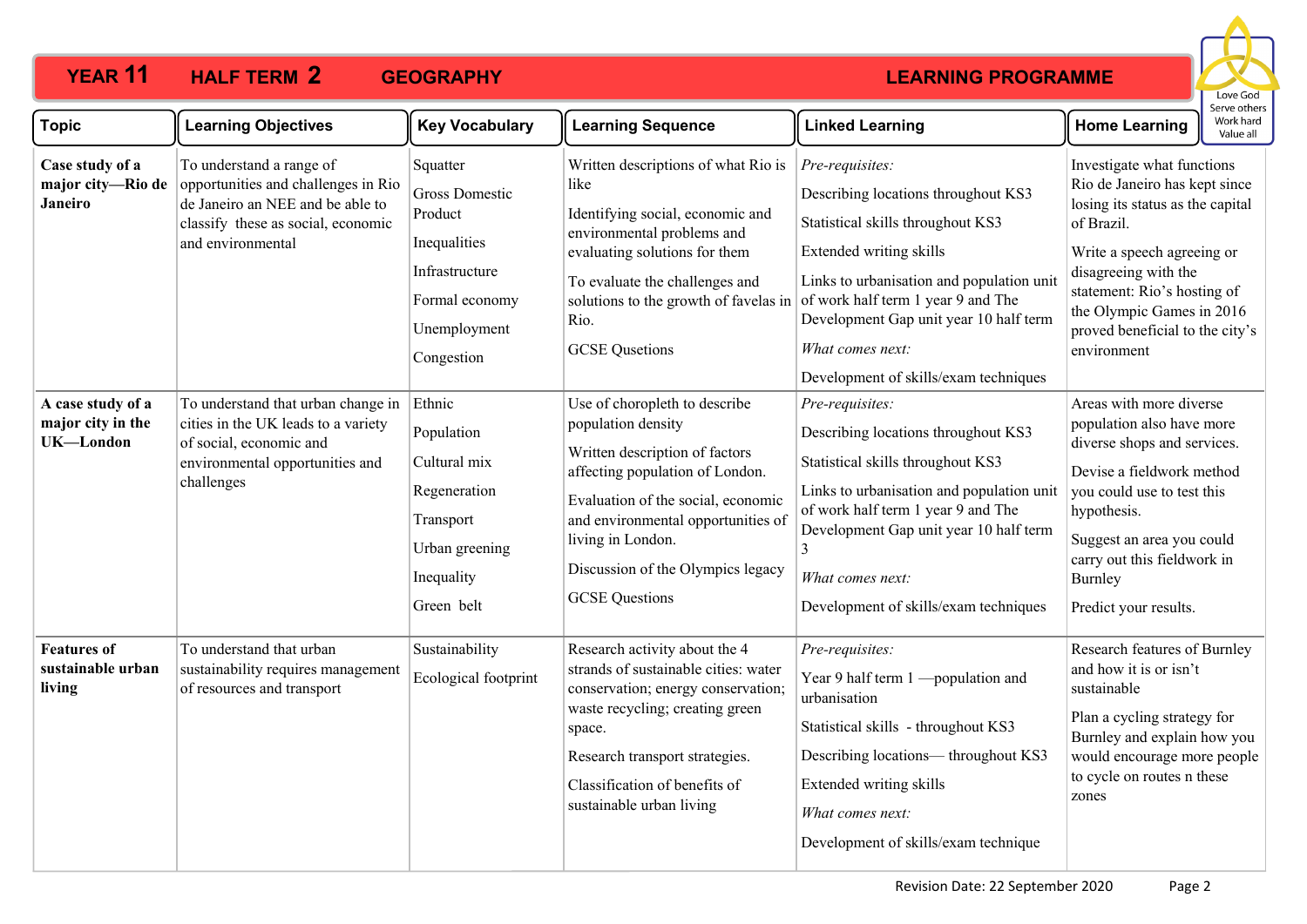

| Topic                                             | <b>Learning Objectives</b>                                                                                                                                                                                | <b>Key Vocabulary</b>                                                                                                          | <b>Learning Sequence</b>                                                                                                                                                                                                                    | <b>Linked Learning</b>                                                                                                                                                                             | <b>Home Learning</b>                        | <b>SEI VE OUTER</b><br>Work hard<br>Value all |
|---------------------------------------------------|-----------------------------------------------------------------------------------------------------------------------------------------------------------------------------------------------------------|--------------------------------------------------------------------------------------------------------------------------------|---------------------------------------------------------------------------------------------------------------------------------------------------------------------------------------------------------------------------------------------|----------------------------------------------------------------------------------------------------------------------------------------------------------------------------------------------------|---------------------------------------------|-----------------------------------------------|
| <b>Introduction to</b><br>ecosystems              | To understand the characteristics<br>and features of wood webs.<br>To explain how human and<br>physical factors can change an<br>ecosystem.                                                               | Food web<br>Biotic<br>Abiotic<br>Producer<br>Consumer<br>Predator                                                              | Key word definitions<br>Food web description and<br>identification of key elements<br>Species removal activity-<br>removing species from food web<br>and description of the impacts<br>World mapping activity-location<br>of world's biomes | Pre-requisites:<br>Ecosystems topic (year 7/8)<br>Links to climate (year 10)<br>World map locations understanding<br>What comes next:<br>Characteristics of tropical rainforests                   | Research species in tropical<br>rainforests |                                               |
| <b>Characteristics of</b><br>tropical rainforests | To describe the distribution of<br>tropical rainforests.<br>To explain the features of tropical<br>rainforests and how species adapt<br>to survive there.                                                 | Emergent layer<br>Shrub layer<br>Canopy layer<br>Adaptations<br>Lianas<br>Nutrient cycle                                       | Map activity: Describing<br>distribution of tropical rainforests<br>Diagram of layers of the rainforest<br>Card sort activity: matching<br>animals to adaptations<br>Exam question practice                                                 | Pre-requisites:<br>Understanding of characteristics of<br>ecosystems<br>Links to rainforests (year 7)<br>What comes next:<br>Deforestation of the rainforest<br>Links to resource management topic | Key word definitions test                   |                                               |
| <b>Deforestation of</b><br>the rainforest         | To describe the reasons why the<br>rainforest is being cut down.<br>To explain how deforestation can<br>have local and global impacts.<br>To evaluate strategies of managing<br>rainforest deforestation. | Deforestation<br>Selective logging<br>Mining<br>Palm oil<br>Commercial farming<br>Urbanisation<br>Sustainability<br>Ecotourism | Photograph analysis<br>Written descriptions of causes of<br>deforestation<br>Video analysis<br>Class debate/discussion of the<br>strategies of sustainable<br>deforestation<br>Exam question practice                                       | Pre-requisites:<br>Deforestation (year 7)<br>Links to characteristics (previous lesson)<br>What comes next:<br>Comparison with issues in cold<br>environments                                      | Research tourism in<br>Antarctica           |                                               |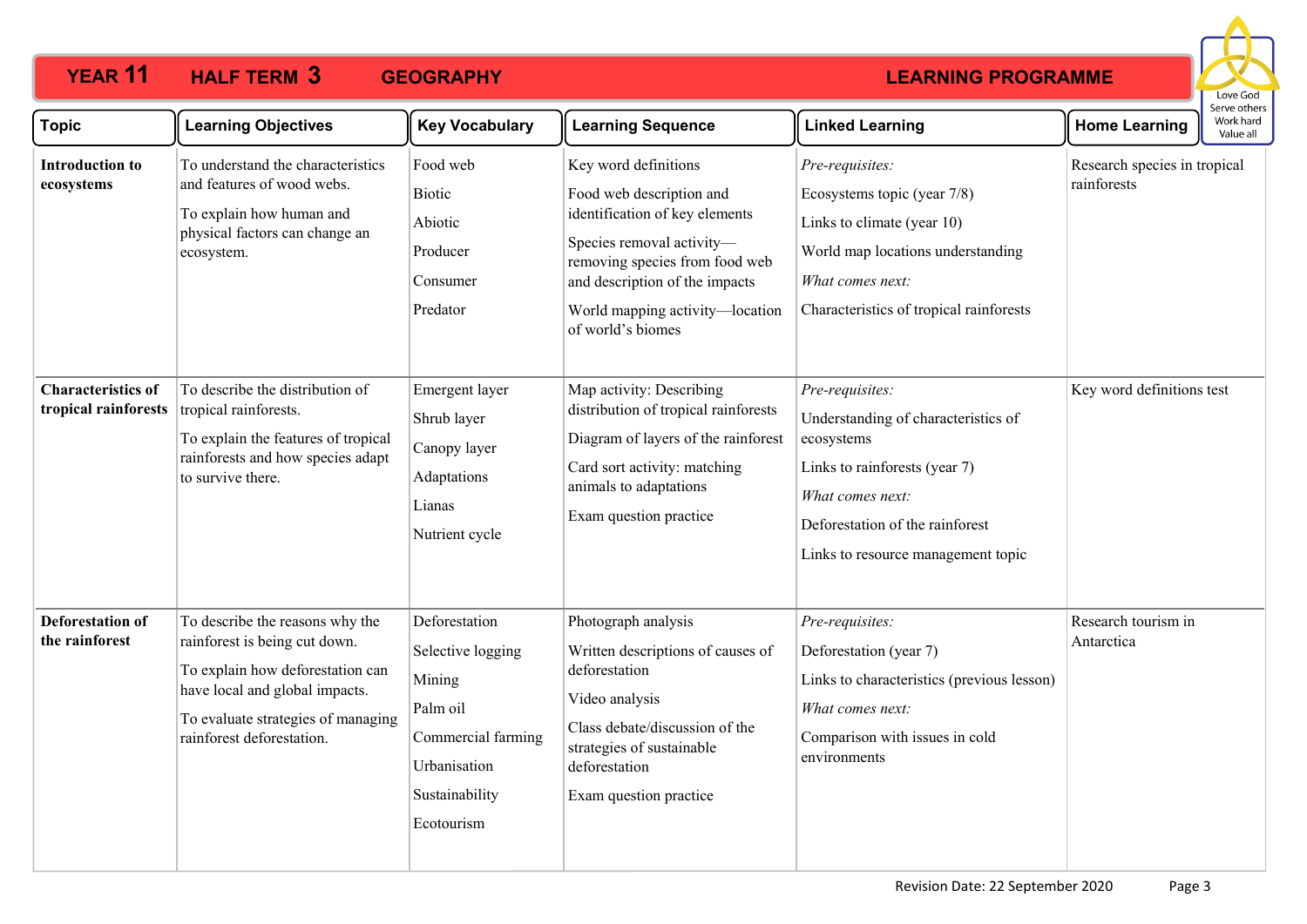

| <b>Topic</b>                                                   | <b>Learning Objectives</b>                                                                                                                                                       | <b>Key Vocabulary</b>                                                                | <b>Learning Sequence</b>                                                                                                                                                                                             | <b>Linked Learning</b>                                                                                                                                                                                                      | <b>Home Learning</b>                                  | Serve others<br>Work hard<br>Value all |
|----------------------------------------------------------------|----------------------------------------------------------------------------------------------------------------------------------------------------------------------------------|--------------------------------------------------------------------------------------|----------------------------------------------------------------------------------------------------------------------------------------------------------------------------------------------------------------------|-----------------------------------------------------------------------------------------------------------------------------------------------------------------------------------------------------------------------------|-------------------------------------------------------|----------------------------------------|
| <b>Characteristics of</b><br>cold environments                 | To describe the climate of cold<br>environments<br>To explain how animals adapt to<br>survive in cold environments                                                               | Polar<br>Tundra<br>Antarctica<br>Adaptations<br>Climate graph<br>Svalbard            | Climate graph analysis<br>Annotated diagrams of animals to<br>show adaptations<br>Documentary analysis: a year in<br>Svalbard                                                                                        | Pre-requisites:<br>Ecosystems characteristics/locations<br>Animal adaptations understanding<br>What comes next:<br>How do humans impact cold<br>environments                                                                | Research adaptations of a<br>cold environment species |                                        |
| <b>Challenges and</b><br>opportunities in<br>cold environments | To describe the opportunities for<br>people who live in cold<br>environments<br>To explain how living in cold<br>environments can create challenges<br>for people                | Opportunities<br>Challenges<br>Oil extraction<br>Tourism<br>Fishing<br>Mining        | Video analysis: Svalbard<br>information videos<br>Card sort activity<br>Written explanation of challenges<br>in Svalbard<br>Exam question practice: Evaluation<br>of challenges in cold environments                 | Pre-requisites:<br>Understanding of cold environment<br>characteristics and associated challenges<br>What comes next:<br>How humans manage activities in cold<br>environments                                               | Key term definitions revision/<br>test                |                                        |
| How can cold<br>environments be<br>managed                     | To explain how humans can<br>sustainably live in cold<br>environments<br>To evaluate strategies in Svalbard<br>and Alaska that sustainably use<br>resources in cold environments | Oil extraction<br>Ecotourism<br>Climate change<br>Alaska<br>Exxon Valdez<br>Svalbard | Video analysis: Human activity in<br>Alaska and northern Canada<br>Photograph analysis<br>Class debate/discussion about<br>strategies of sustainable resource<br>use<br>Written evaluation<br>Exam question practice | Pre-requisites:<br>Human activities in cold environments<br>Climate change (KS3 and Year 10)<br>What comes next:<br>End of topic test revision<br>Resource management (links to<br>rainforests and cold environments topic) | End of topic test revision                            |                                        |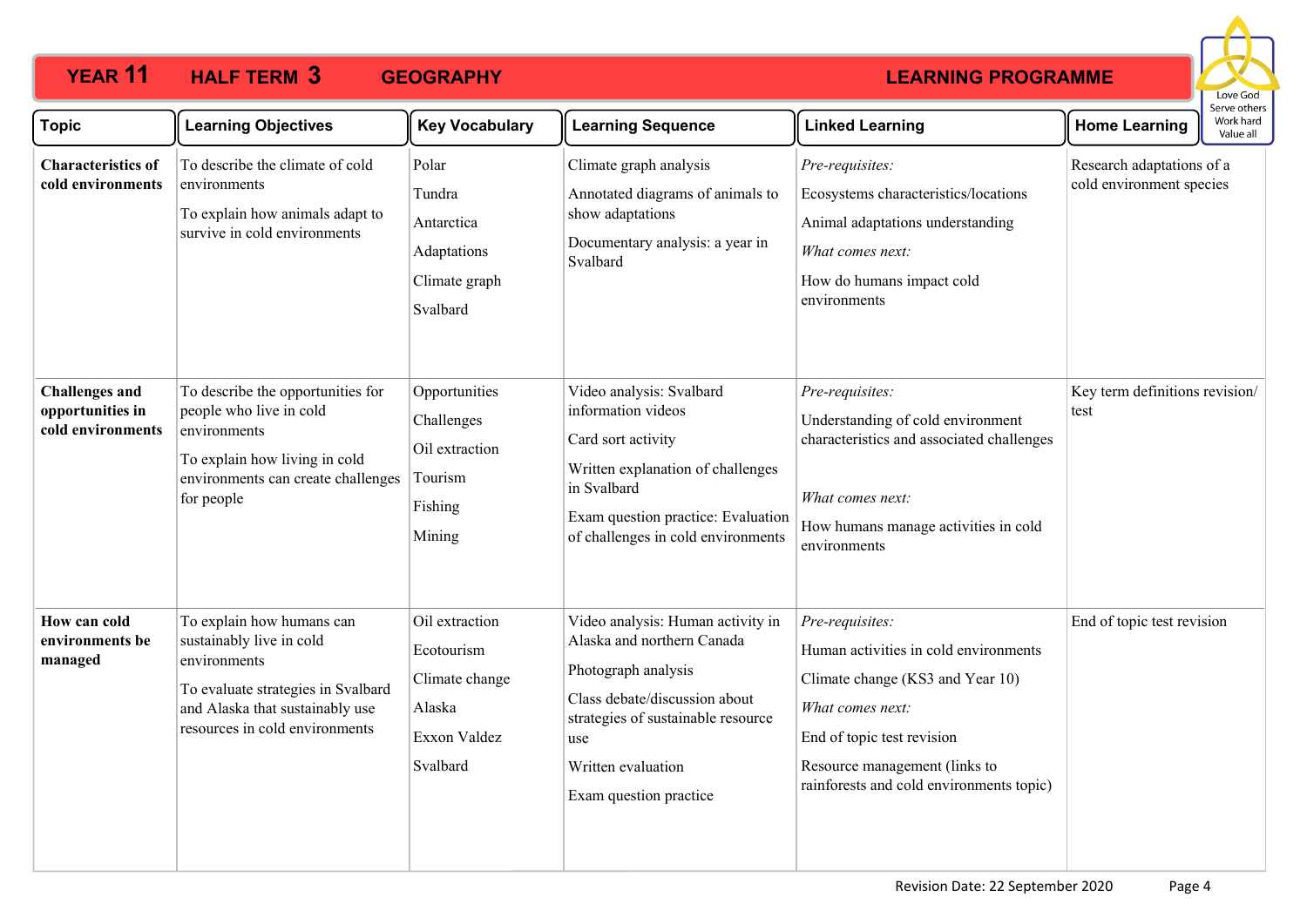

| Topic                                                 | <b>Learning Objectives</b>                                                                                                                                                                                                          | <b>Key Vocabulary</b>                                                                                     | <b>Learning Sequence</b>                                                                                                                                                                      | <b>Linked Learning</b>                                                                                                                                                   | <b>Home Learning</b>                                | serve others<br>Work hard<br>Value all |
|-------------------------------------------------------|-------------------------------------------------------------------------------------------------------------------------------------------------------------------------------------------------------------------------------------|-----------------------------------------------------------------------------------------------------------|-----------------------------------------------------------------------------------------------------------------------------------------------------------------------------------------------|--------------------------------------------------------------------------------------------------------------------------------------------------------------------------|-----------------------------------------------------|----------------------------------------|
| <b>Global distribution</b><br>and use of<br>resources | To describe the distribution of<br>food, water and energy supply<br>around the world<br>To explain the factors that<br>influence where in the world<br>resource supply comes from                                                   | Food<br>Water<br>Energy<br><b>NEE</b><br>LIC<br><b>HIC</b><br>Resource                                    | Choropleth map analysis (locations<br>of food, water, energy supply)<br>Description of trends (using TEA<br>style of description)<br>Data analysis<br>Exam question practice                  | Pre-requisites:<br>World map knowledge (KS3/4)<br>Key term knowledge (KS3/4)<br>What comes next:<br>Resource supply in the UK                                            | Research where Burnley's<br>water supply comes from |                                        |
| Food, energy,<br>water supply in the<br>UK            | To describe the sources of the UK's Surplus<br>food, water and energy supply<br>To explain how access to resources<br>can impact different areas of the<br><b>UK</b><br>To evaluate the impacts of supply<br>of resources to the UK | Deficit<br>Food miles<br>Greenhouse effect<br>Water transfer<br>Energy exploitation                       | Data and choropleth map analysis<br>Evaluation of examples of food,<br>water and energy supply<br>Class discussion on positives and<br>negatives of resource supply<br>Exam question practice | Pre-requisites:<br>Previous lesson: Global resource supply<br>Issues with resources in Britain/trade<br>(Year 8)<br>What comes next:<br>Global energy: supply and demand | Key term definitions                                |                                        |
| Global energy use<br>and distribution                 | To describe the areas of high/low<br>energy supply around the world<br>To explain the factors that<br>influence the provision of energy<br>around the world<br>To discuss the reasons for growing<br>global energy consumption      | Supply<br>Demand<br>Energy insecurity<br>Energy surplus<br>Energy exploitation<br>Economic<br>development | Analysis of data and choropleth<br>maps<br>Investigating sources of<br>information: reasons for energy<br>supply/demand                                                                       | Pre-requisites:<br>Global supply of resources (lesson 1)<br>Russia topic (Year 9)<br>What comes next:<br>Impacts of energy insecurity                                    | Research conflict of<br>producing oil in Alaska     |                                        |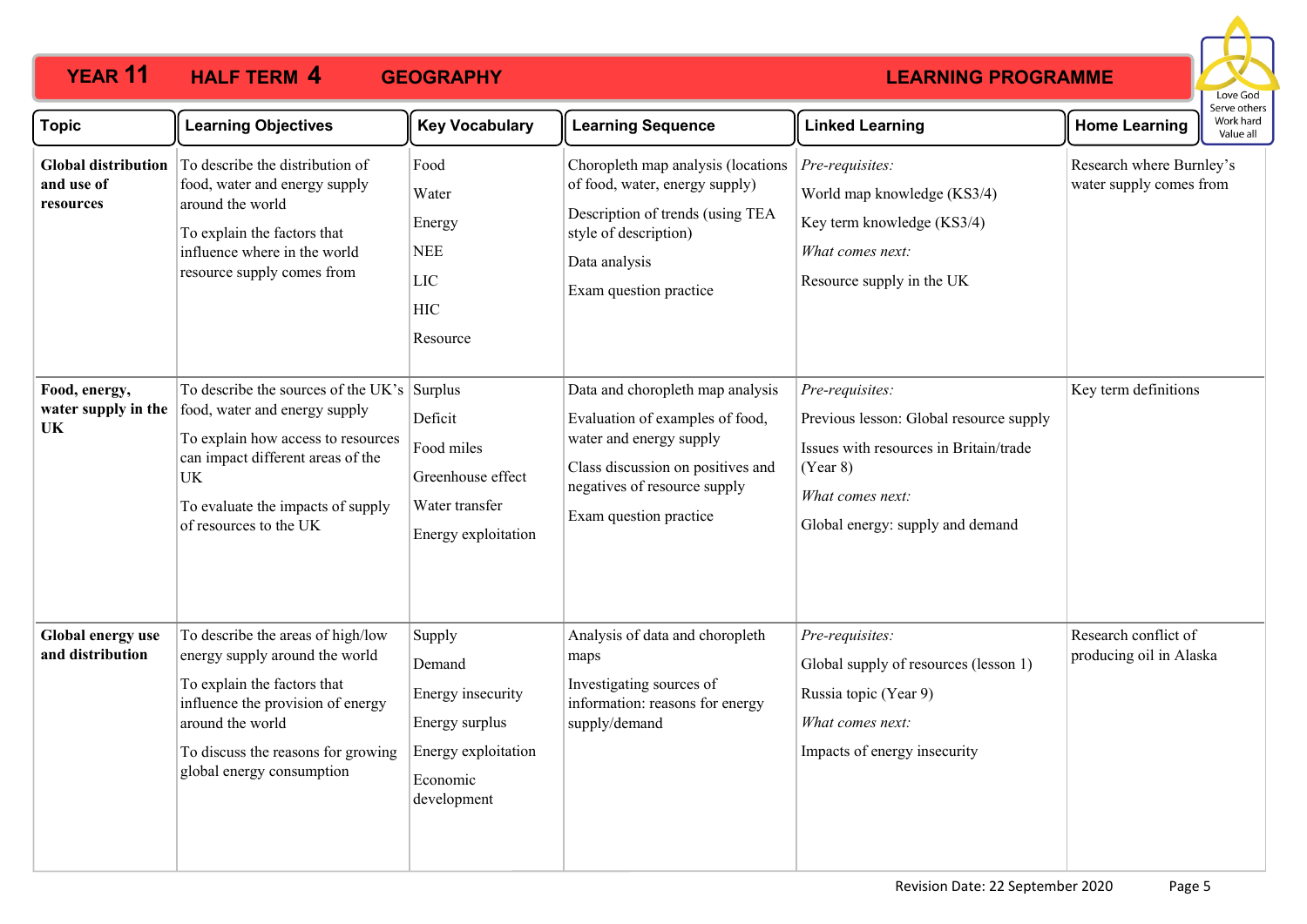

| <b>Topic</b>                           | <b>Learning Objectives</b>                                                                                                                                                                                                 | <b>Key Vocabulary</b>                                                                                                   | <b>Learning Sequence</b>                                                                                                                                                                                                                    | <b>Linked Learning</b>                                                                                                                              | <b>Home Learning</b>                                                                   | : וסנו וכו<br>Work hard<br>Value all |
|----------------------------------------|----------------------------------------------------------------------------------------------------------------------------------------------------------------------------------------------------------------------------|-------------------------------------------------------------------------------------------------------------------------|---------------------------------------------------------------------------------------------------------------------------------------------------------------------------------------------------------------------------------------------|-----------------------------------------------------------------------------------------------------------------------------------------------------|----------------------------------------------------------------------------------------|--------------------------------------|
| <b>Impacts of energy</b><br>insecurity | To understand what energy<br>insecurity is<br>To describe how energy insecurity<br>can be managed<br>To evaluate the strategies being<br>used to increase the world's energy<br>supply                                     | Energy insecurity<br>Energy exploitation<br>Conflict<br>Arctic circle<br>Oil fields<br>Renewable energy<br>Fossil fuels | Define key terms<br>Analysis of sources of information<br>Class debate/discussion on pros/<br>cons of energy production<br>Video analysis: Oil extraction in<br>Arctic Circle                                                               | Pre-requisites:<br>Living world topic: conflicts in cold<br>environments<br>What comes next:<br>Sources of energy: Renewable/non-<br>renewable      | Research UK's energy supply<br>sources                                                 |                                      |
| Non-renewable<br>energy sources        | To define renewable and non-<br>renewable energy sources with<br>examples<br>To describe the process of<br>extracting natural gas<br>To evaluate the positives and<br>negatives of extracting natural gas                  | Non-renewable energy<br>Renewable energy<br>Natural gas<br>Fracking<br>Emissions<br>Shale gas<br>Global warming         | Define key terms<br>Annotated diagrams of extraction<br>techniques<br>Evaluation of arguments for/against<br>extraction of natural gas<br>Class debate/discussion                                                                           | Pre-requisites:<br>Understanding of methods of sourcing<br>energy<br>What comes next:<br>Comparison with strategies of sourcing<br>renewable energy | Research a large scale<br>renewable energy scheme<br>(E.G. North Sea wind<br>turbines) |                                      |
| <b>Renewable energy</b><br>sources     | To describe the different ways we<br>can source renewable energy<br>To explain the potential positives<br>and negatives of renewable energy<br>To evaluate the effectiveness of the<br>Chambamontera micro-hydro<br>scheme | Solar energy<br>Wind energy<br>Hydroelectric energy<br><b>Biofuels</b><br>Energy efficiency<br>Sustainability           | Definition of key terms<br>Analysis of information: positives<br>and negatives of renewable energy<br>schemes<br>Analysis of examples of energy<br>schemes (Malmo, Sweden)<br>Detailed analysis/evaluation of<br>micro-hydro scheme in Peru | Pre-requisites:<br>Understanding of renewable energy<br>Links to climate change (KS3)<br>What comes next:<br>End of topic assessment                | Revise for end of topic<br>assessment                                                  |                                      |